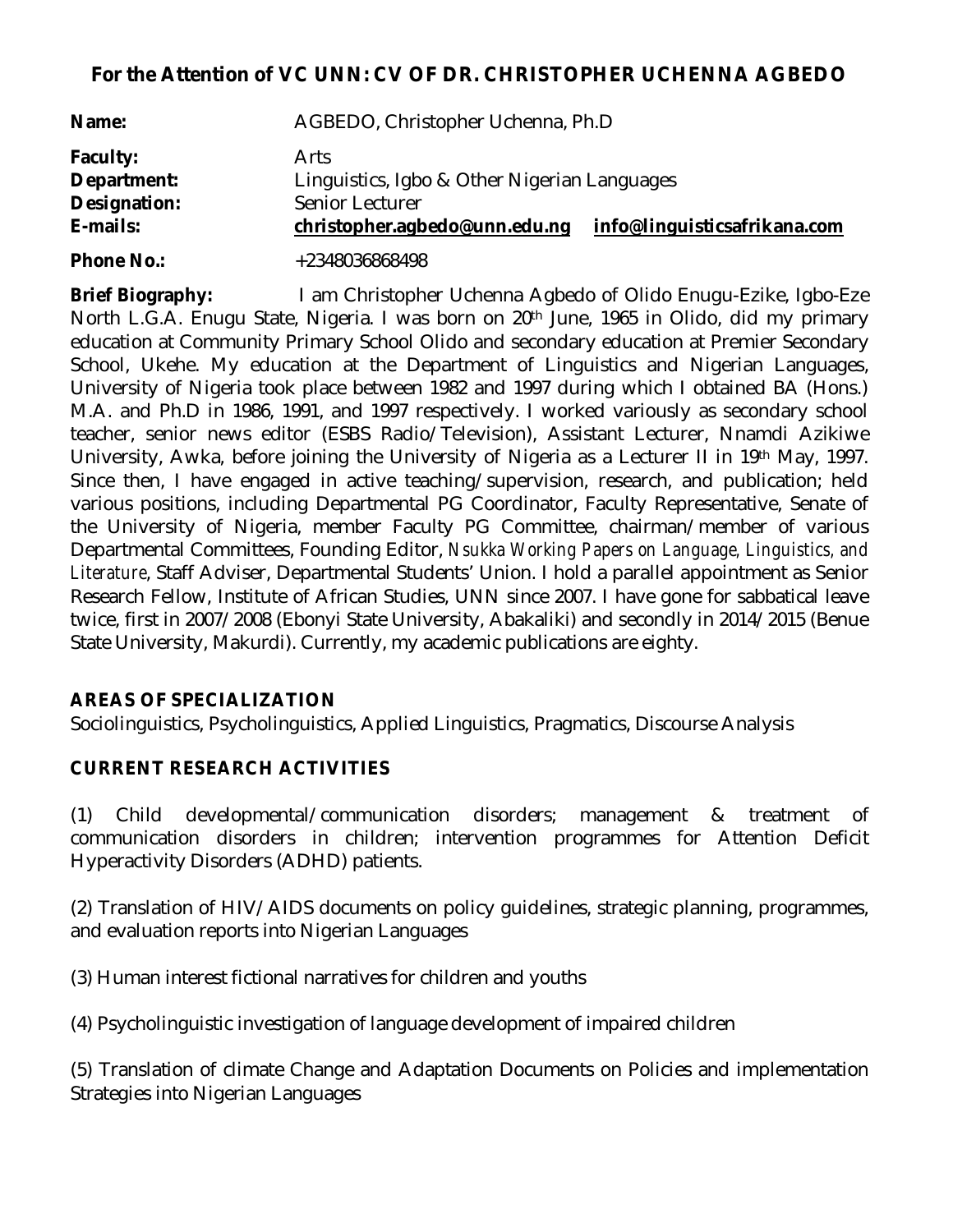### **PUBLICATIONS**

- 1. (1998) National Language Question in Nigeria Revisited. *Nsukka Journal of Humanities* No. 9, pp: 70 – 85. www.unnfacultyofartsnjh.com
- 2. (2000) *General Linguistics: An Introductory Reader* Nsukka: ACE Resources Konsult
- 3. (2001) *Linguistic Variation and Change in Igbo*: *A Quantitative Approach* Nsukka: ACE Resources Konsult
- 4. (2001) Language as Instrument of Exclusion: Implications for Democratization Process in Nigeria. In J. Onuoha (ed.) *American Pragmatism: An African Viewpoint* Nsukka: AP Express Publishers, pp: 109 – 123.
- 5. (2002) Nomadic Education in Igboland: A Case for 'Igbo for Specific Purposes'. *Nigerian Journal of Contemporary Language & Communication Studies*, Vol. 2, No. 3, pp: 127 – 140.
- 6. (2003) Potential Sound Change in Ezikeoba Igbo: A Synchronic Study. *Journal of Liberal Studies*, Vol. 10, No. 1, pp: 239- 250.
- 7. (2003) Linguistic Labours of Christian Missionaries on the Niger: Implications for Igbo Studies. *Nsukka Journal of Humanities* No. 13, pp: 75 – 84. www.unnfacultyofartsnjh.com
- 8. (2003) *Language and Mind: An Introduction to Psycholinguistics* Nsukka: AP Express Publishers Limited
- 9. (2004) *Romance of Digi Diaz* Nsukka: AP Express Publishers Ltd.
- 10. (2004) Linguistic Option for Managing Ethnic Crises in Nigeria. In J. Onuoha & P. U. Okpoko (eds.) *Ethnic Nationalism and Democratic Consolidation: Perspectives from Nigeria and the United States of America* Nsukka: AP Express Publishers Limited, pp: 357 – 369.
- 11. (2005) Communicative Inequality in a Participatory Democracy: The Linguistic Imperatives. *International Journal of Communication: An Interdisciplinary Journal of Communication Studies* 3, 17 – 35.
- 12. (2005) Sociolinguistic Research on Language Variation and Change: Some Theoretical Considerations. *Nsukka Journal of African Languages & Linguistics* Vol. 2, No. 2, December, 2005, pp: 31 – 37.
- 13. (2006) National Reforms Agenda as Monoglossia: The Imperatives of Dialogised Heteroglossia in Nigeria. In O. Mekuri, C. I. Ikekeonwu & B. M. Mbah (eds.) *Language and Economic Reforms in Nigeria* Port Harcourt: Linguistic Association of Nigeria, pp: 24 – 34.
- 14. (2006) *…a Darkling Plain* Enugu: Magnet Business Enterprises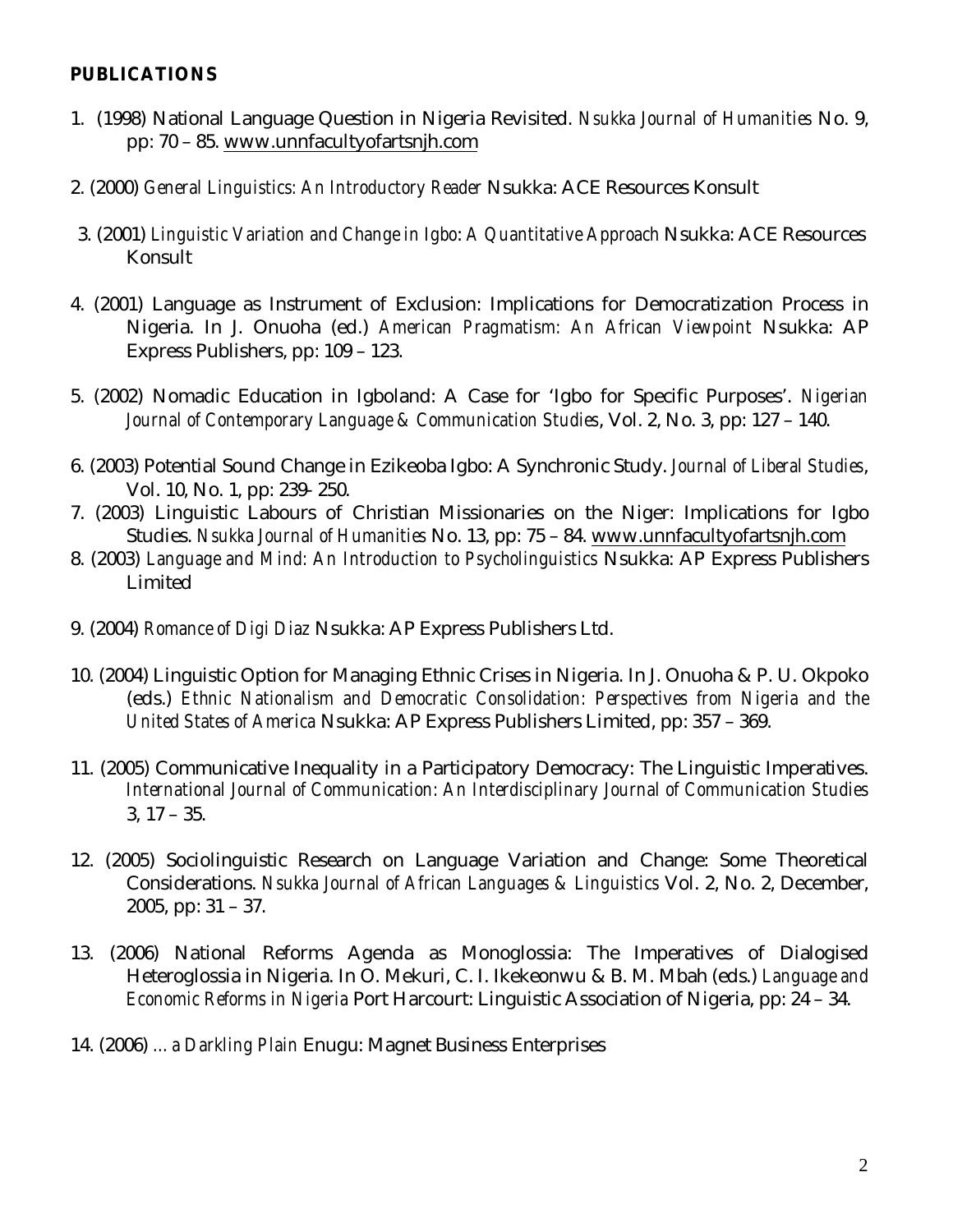- 15. (2007) Functionalist Language Teaching: The Role of Sociolinguistics. In B. N. Anasiudu, G. I. Nwaozuzu & C. N. Okebalama (eds.) *Language and Literature in a Developing Country*: *Essays in Honour of Professor Benson. O. A. Oluikpe* Onitsha: African-First Publishers Limited, 332- 345.
- 16. (2007) Psycholinguistics: An Historical Overview. In. B. M. Mbah & E. E. Mbah (eds.) *History of Linguistics and Communication: A Festschrift in Honour of Professor P. A. Nwachukwu* Nsukka: Paschal Communications, pp: 249-278
- 17. (2007) Psycholinguistic Perceptions of President Obasanjo's Leadership Style: The Nigerian Print Media Perspective. *Ikenga; International Journal of African Studies*, Institute of African Studies, University of Nigeria, Vol. 9, Nos. 1 & 2, pp: 19 – 35. www.unn.edu.ng/journals/ikenga
- 18. (2007) Nigerianisms and Editorial Goofs: A Linguistic Analysis. *Nigerian Journal of Contemporary Language & Communication Studies* Vol. 3, No. 2, 1 – 19.
- 19. (2007) Aso Rock's 'Do-or-Die' Politics and the Survival of Democracy in Nigeria. A Socio-Psychological Perspective. *Journal of Social Policy and Society*, Vol. 2, No. 3, pp: 75 – 81.
- 20. (2007) Aspects of Romance and Realism in Modern Igbo Fictional Narrative. *Journal of Igbo Studies* Vol. 2, pp: 95 – 103.
- 21. (2007) Deities and Spirits in Igboland: The Elugwu-Ezike Cultural Perspective. *Journal of Religion and Culture*, Vol. 7, No. 2, pp: 1- 17
- 22. (2007) Corpus Planning in Igbo: The Imperative of Revisiting the Qnwx Orthography *Kìábàrà: Journal of Humanities* Vol. 13, pp: 1-13
- 23. (2008) 'Enevibeje' Script: Some Preliminary Statements. In I. Ikwubuzo, C. Ohiri-Aniche & C. Nnabuihe (eds.) *Udezuligbo: A Festschrift in Honour of Sam Uzochukwu* Lagos: Green Olive Publishers, pp: 282 – 302.
- 24. (2008) Verbal Carpentry as Language of Political Corruption in Nigeria: Implications for Good Governance in 21 Century Africa. In E. J. Otagburuagu (ed.) *Proceedings of the International Conference on Governance in Africa in 21 Century*, 2 – 3 July, 2008, Princess Alexandra Auditorium & Theatre, University of Nigeria, Nsukka: Institute of African Studies, University of Nigeria.
- 25. (2008) Declaratory Illocutionary Acts as Language of Democracy in Nigeria: A Pragmatic Exploration. *Nsukka Journal of Humanities* No. 17, pp: 114-123 www.unnfacultyofartsnjh.com
- 26. (2008) Parallelisms in Ezikeoba Igbo Praise Songs: Evidence from 'Imaryima'. *Journal of Igbo Studies*, Vol. 3, pp: 72 – 91.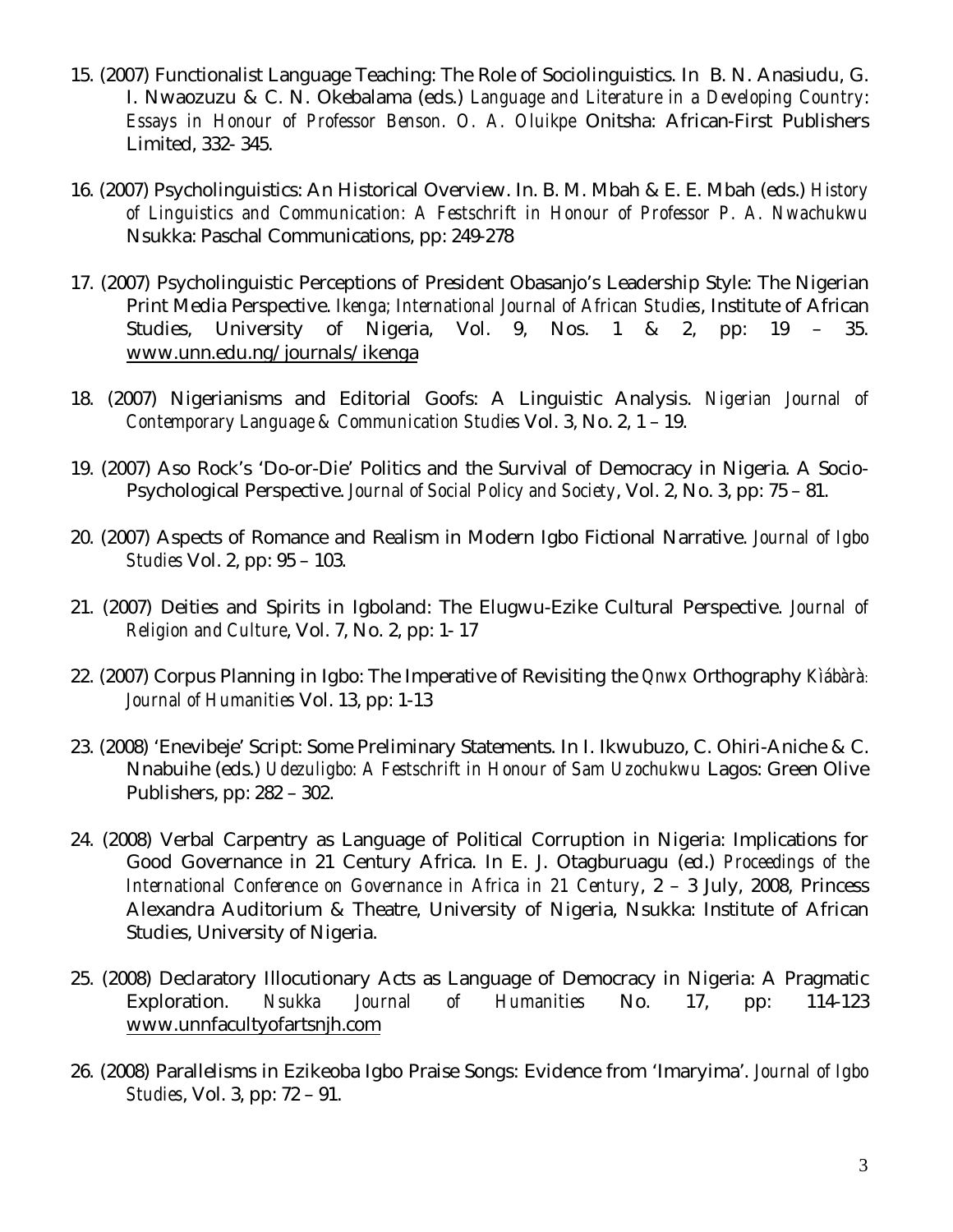- 27. (2008) A Speech Act Analysis of Political Discourse in Nigerian Print Media. *Ikenga International Journal of African Studies*, Vol. 10, Nos. 1&2, pp: 159-191 www.unn.edu.ng/journals/ikenga
- 28. (2008) Towards Actualizing the Culture Content of National Policy on Education in Nigeria. *Ikoro National Journal of African Studies*, Vol. 8, Nos. 1&2, pp: 4 – 18. www.unn.edu.ng/journals/ikoro
- 29. (2008) Pragmatics of 'Garrison *Demoncrazy*' as a Metaphor in Nigerian Media Political Discourse. *Awka Journal of African Languages & Linguistics*, Vol. 3, pp: 1-16
- 30. (2008). Ideological dimensions of language wars and the threat of state failure: The Nigerian perspective *JOLAN: Journal of Linguistics Association of Nigeria* Vol. 10, pp: 91-106.
- 31. (2008) Conceptualization of Novel Realities in Ezikeoba Igbo: A Synchronic Study. *Nsukka Journal of African Languages & Linguistics*, Vols. 3 & 4, pp: 138-150
- 32. With Akaan, S. & Krisagbedo, E. C. (2008) Communicative character of manipulations in President Yar'Adua's 2009 budget speech: A Critical Discourse Analysis Perspective *International Journal of Communication: An Interdisciplinary Journal of Communication Studies*, Vol. 9, No. 1
- 33. (2009) *Language and Mind: New Directions in Psycholinguistics* (revised edition) Nsukka: ACE Resources Konsult
- 34. (2009) *A handbook of historical and comparative linguistics* Nsukka: ACE Resources Konsults
- 35. With Ugwuona, C. N. & Krisagbedo, E. C. (2009) Extended diglossia as a sociolinguistic situation in Nsukka urban. *Journal of Igbo Language & Linguistics* Vol. 1. pp: 27-37 www.linguisticsafrikana.com/journals/jill
- 36. With Prezi, G. (2009) Psycholinguistic strategies for realizing ideal speech delivery. *Journal of Igbo Language & Linguistics* Vol. 1. pp: 100-109 www.linguisticsafrikana.com/journals/jill
- 37. (2010) Linguicist Ideology & Linguistic Trauma in Nigeria: Issues & Challenges In O. Ndimele (ed.) *Language Policy, Planning & Management in Nigeria: A Festschrift for Ben O. Elugbe* Port Harcourt: M & J Grand Orbit Communication Ltd., pp: 291-320.
- 38. With Omeje, G. (2010) Linguistic Strategies for Safeguarding Endangered Languages in Nigeria. In O. Ndimele (ed.) *Language Policy, Planning & Management in Nigeria: A Festschrift for Ben O. Elugbe* Port Harcourt: M & J Grand Orbit Communication Ltd. , pp: 121-130.
- 39. (2010) African Languages and the Challenges of Meeting the Millennium Development Goals in Africa. *International Journal of Humanities*, Vol. 2, No. 1, pp: 135-148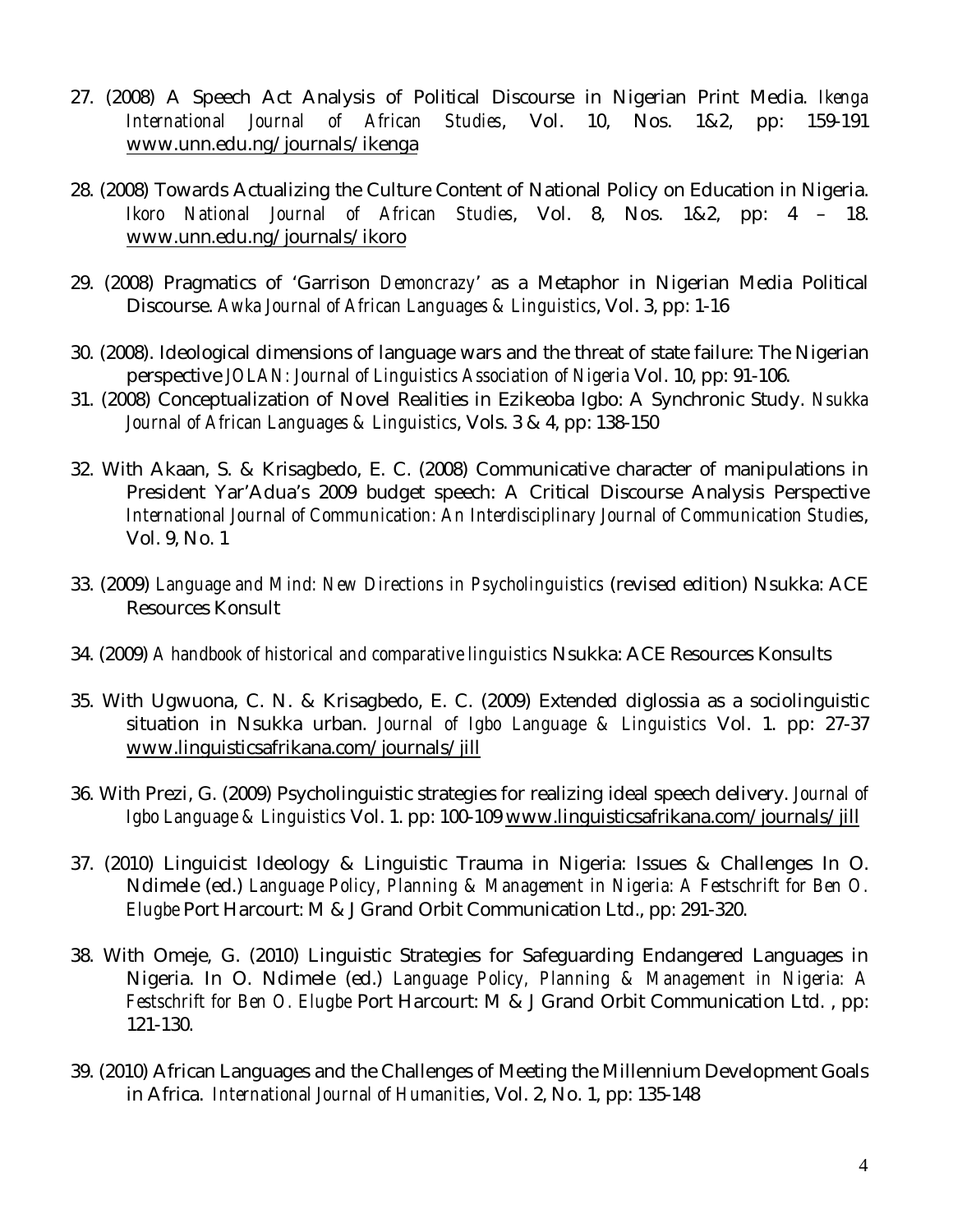- 40. With Uchendu, G. A. (2010) Psycholinguistic Analysis of Language Disorders: A Case Study of Selected Aphasics. *Journal of Igbo Language & Linguistics* No. 2, pp: 31-39 www.linguisticsafrikana.com/journals/jill
- 41. (2010) Determining the sociolinguistic status of the  $\ell$  r,  $\Box$ ,  $\Box$   $\ell$  variables in Ezikeoba Igbo. *African Journal of Arts and Cultural Studies* Vol. 3, No. 1 pp: 29-41.
- 42. (2010) 'Yar'Adua cabal' as a discourse topic in Nigerian media political discourse. *JOLAN: Journal of Linguistics Association of Nigeria* Vol. 13, No.1 pp: 103-120
- 43. (2010) Communication Disorders in Children: A Case Study of Mimo Usama and Sele Yengi. *Journal of Child Development and Communication Disorders* No. 2, 54-81.
- 44. With Krisagbedo, E. C. (2010). From dialect shift to dialect loss: Evaluating ethnolinguistic vitality of Uzo-Uwani dialect in Nsukka metropolis. *JOLAN: Journal of Linguistics Association of Nigeria* Vol. 13, No. 2 pp: 441-456
- 45. (2010) A Pragmatic Analysis of President Yar'Adua's Commitment to the Rule of Law in Nigeria. *University of Nigeria Journal of Political Economy*, Vol. 2. No. 3 43-52
- 46. (2011) *Problems of Multilingual Nations: The Nigerian Perspective* (second edition) Nsukka: ACE Resources Konsult
- 47. (2011) *Ogwu* Enugu: Figina Global Books
- 48. With Abonyi, D. O. (2011). Language Acquisition Schedule: The Igbo Language Example.<br>Journal of Igbo Language & Linguistics No. 3. pp: 31-39. *Journal of Igbo Language & Linguistics* No. 3, pp: 31-39. www.linguisticsafrikana.com/journals/jill
- 49. (2012). Power manifestations and manipulations in interactive discourses: Evidence from Ezikeoba Elders' Council. *Research on Humanities & Social Sciences* Vol. 2 No. 10, 1-11 www.iiste.com/journals/rhss
- 50. (2012). 'Verbal Carpentry' as language of political corruption in Nigeria. *IOSR Journal of Humanities & Social Science*, Vol. 6, 2, 27-36. www.iosr.org/journals/jhss
- 51. (2012). Re-engineering mother tongue education in Africa in the ICT era: Issues and challenges. *Journal of Education and Practice* Vol. 3, No.15, 7-12. www.iiste.com/journals/jep
- 52. (2012). Placards as language of civil protest in Nigeria: A systemic-functional analysis of the fuel subsidy crisis. *IOSR Journal of Humanities & Social Science*, Vol. 6, 2, 17-26. www.iosr.org/journals/jhss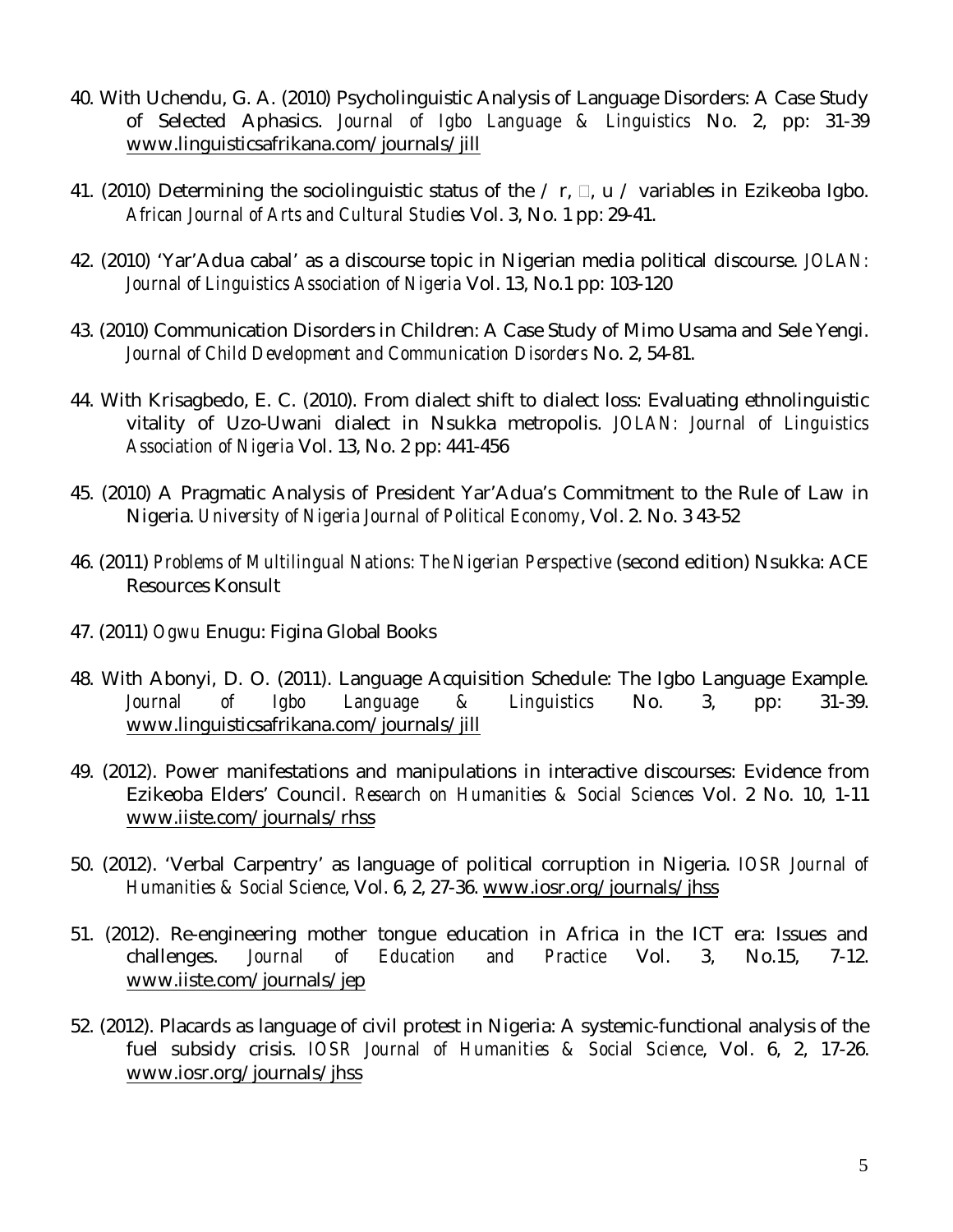- 53. (2012). Linguistic determinants of militancy and terrorism in Nigeria: The case of M.E.N.D and Boko Haram *Developing Country Studies*, Vol. 2, No. 11, 159-169 www.iiste.com/journals/dcs
- 54. With Alyebo, N. & Uchendu, A.G. (2012) Underpinning the foolery concept of OBJ and IBB: The Gricean perspective. *Research on Humanities & Social Sciences* Vol. 2 No. 10, 12-20. www.iiste.com/journals/rhss
- 55. With Eze, D. N. (2012) English as language of globalization: Implications for global multilingualism *Journal of Igbo Language & Linguistics* No. 4, 10 - 24. www.linguisticsafrikana.com/journals/jill
- 56. With Abata-Ahura, L., Krisagbedo, C. E., Edward, C. (2012). Mother tongue education and pedagogic disability of the Nigerian school child. *Journal of Education and Practice* Vol. 3, No. 15, 45-55. www.iiste.com/journals/jep
- 57. With Akaan, S. S. (2012). Fuel subsidy removal and mind control game in Nigeria: A critical discourse analysis perspective. *IOSR Journal of Humanities & Social Science*, Vol. 6, 2, 06-16. www.iosr.org/journals/jhss
- 58. With Krisagbedo, C. E. & Eze, V. O. (2012). Mother tongue education as agency of decolonisation: Implications for national development in Nigeria. *Developing Country Studies*, Vol. 2, No. 11, 170-181. www.iiste.com/journals/dcs

59. (2013) *Multilingualism in Nigeria: Issues and challenges* Saarbrücken Germany: LAP-LAMBERT Academic Publishing www.lap-publishing.com/catalog/details www.morebooks.de/store/gb/

- 60. With Ali, A. K. (2013). The implications of code-switching for teaching the English Language in Nigeria: The Kogi State College of Education Ankpa perspective *Journal of Igbo Language & Linguistics* 6: 29-36. www.linguisticsafrikana.com/journals/jill
- 61. With Akaan, S. S. & Onukawa, M. C. (2013). Non-verbal communication: The semiotics of facial expressions in Tiv *Nsukka Working Papers in Language, Linguistics and Literature* 1&2: 13-21.
- 62. With Prezi, G. O., Ikekeonwu, C. I. & Mbah, E. E. (2013). The place of distinctive features in Igbo: A feature geometry analysis. *Nsukka Working Papers in Language, Linguistics and Literature* 1&2: 7-18
- 63. With Krisagbedo, E. C. & Buluan D. (2013). Socio-psychological deconstruction of fear of Boko Haram in Nigeria. The Nigerian media perspective. *New Media and Mass Communication* 13 (4):18-30 www.iiste.com/journals/nmmc
- 64. With Abonyi, D. O. & Nwaozuzu, G. I. (2013). Tone in northern Igbo group of dialects. *Nsukka Working Papers in Language, Linguistics and Literature* 1&2: 43-57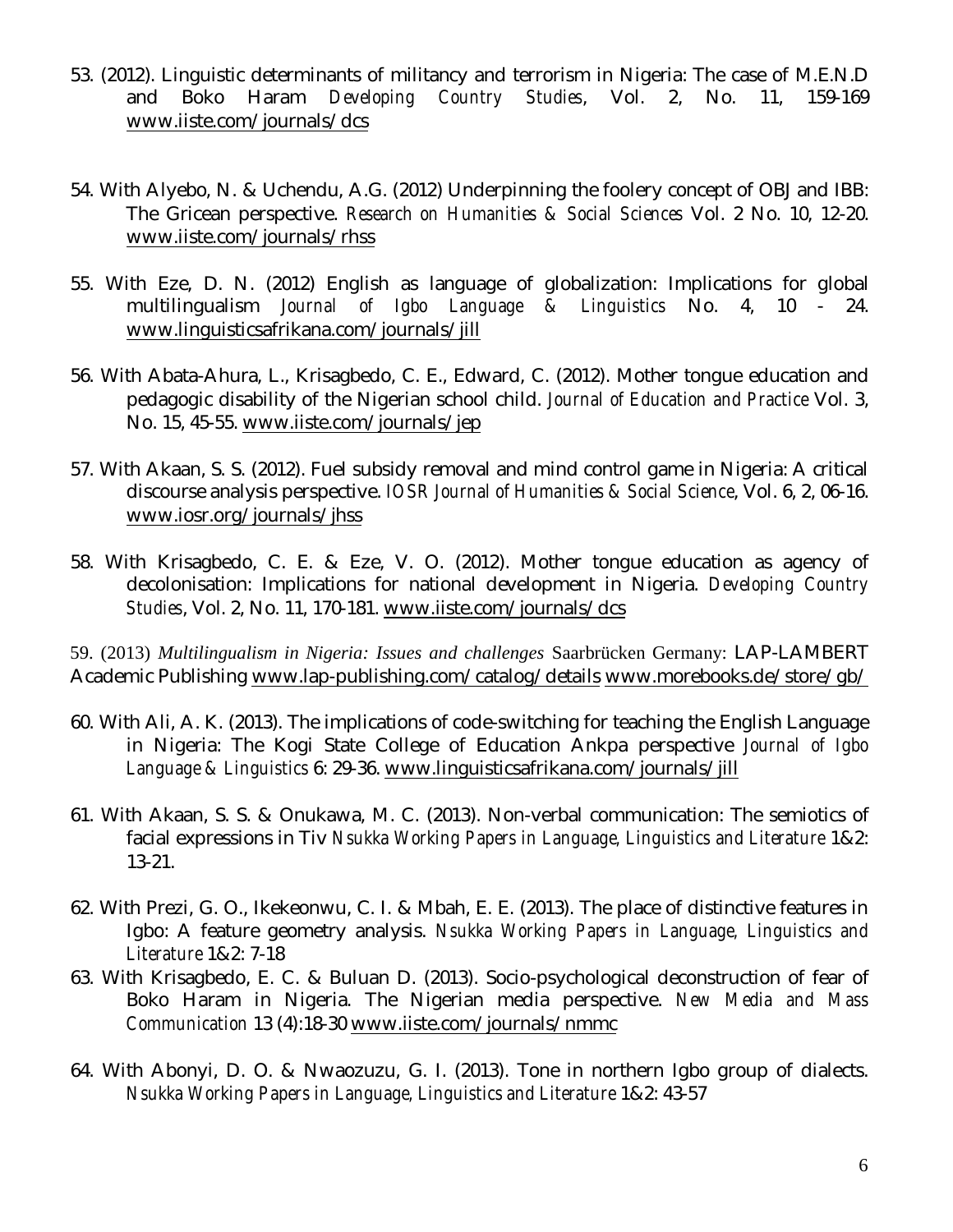- 65. With Abonyi, D. O. & Nwaozuzu, G. I. (2013). A comparative study of Igbo and Igala morphology *Nsukka Working Papers in Language, Linguistics and Literature* 1&2: 84-96
- 66. With Kwambehar, S. (2013). Mainstreaming the ethnolinguistic vitality of the Etulo language of Benue State Nigeria. *Research on Humanities & Social Science* 3 (5): 34-49. www.iiste.com/journals/rhss
- 67. With Prezi, G. O., Ikekeonwu, C. I. & Mbah, B. M. (2013). Ambiguity in Igbo: An inferential analysis. *Nsukka Working Papers in Language, Linguistics and Literature* 1&2: 115-126
- 68. With Enete, A. & Anasiudu, B. N. (2013). Critical evaluation of contrastive analysis hypothesis. *Nsukka Working Papers in Language, Linguistics and Literature* 1&2: 127-136
- 69. With Ugwuona, C. N. & Nwaozuzu, G. I. (2013). Sociolinguistic study of language contact in Ubolo speech community, Enugu State Nigeria. *Developing Country Studies* 2 (5): 35-48. www.iiste.com/journals/dcs
- 70. With Alyebo, N. O. (2013). Language maintenance among Tiv children. *Nsukka Working Papers in Language, Linguistics and Literature* 1&2: 137-152
- 71. With Krisagbedo, E. C. & Buluan, D. (2013). Sociopragmatic analysis of Boko Haram's language of insurgency in Nigeria: Implications for global peace and security *Developing Country Studies* 3 (8): 45-63. www.iiste.com/journals/dcs
- 72. With Ikwu, L. O. & Nwaozuzu, G. I. (2013). Patterns of greetings in Idoma: A sociolinguistic analysis *Nsukka Working Papers in Language, Linguistics and Literature* 1&2: 179-188.
- 73. With Eze, V. O. & Ogbonnaya, A. C. (2013). Conversational competence as a criterion for marital peace and harmony; A speech act analysis of Ola Rotimi's *Our Husband Has Gone Mad Again Research on Humanities and Social Sciences* 3 (15) 61-69. www.iiste.com/journals/rhss
- 74. With Krisagbedo, E. C., Buluan, D. & Eze, V. O. (2013). Exploring the computer-mediated communication option for crises management in Nigeria. *Information and knowledge Management* 3 (9), 15-22. www.iiste.com/journals/ikm
- 75. With Krisagbedo, E. C. (2014). Lying honestly for government: Linguistic manipulation as disinformation strategy in Nigeria. *Innovare Journal of Social Sciences* 2 (4), 16-27 www.innovareacademics.in/journals/ijss
- 76. With Krisagbedo, E. C. (2014). 'My Oga at the top': Pragmatic failures in the Nigerian interlingual communication context and the linguistic mechanism of accidental humour. *Innovare Journal of Social Sciences* 2 (4), 28-34 www.innovareacademics.in/journals/ijss